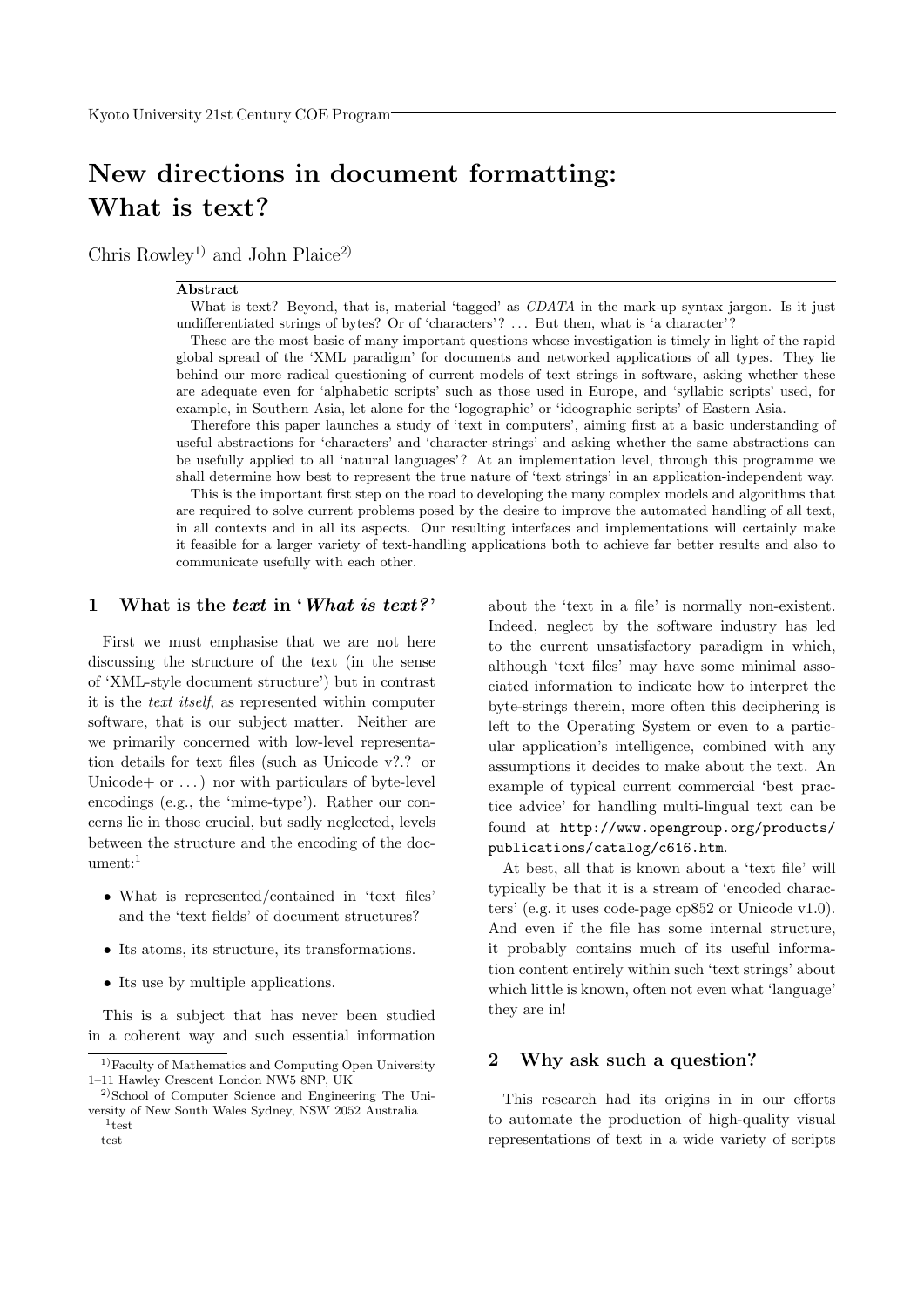and languages [9, 10] and in discussions with other researchers working on related aspects of automated document and text processing [5, 6, 4]. Such input led us gradually to understand that in order to be able to do anything useful with the information content of text it is essential to realise that the useful content of a text string is not all contained in the typical 'character string' that we were trying to deal with.

Further investigation of this phenomenon showed that, although investigation of the nature of 'text' seems strangely to have been eschewed by the experts on document processing (both implementors and researchers), its relevance has been recognised by thinkers in related areas who appear more open to those aspects of text that are independent of any visualisation.

"[We need] to represent digitally the literary forms of connection which could not be represented before." Ted Nelson

http://www.xanadu.com.au/ted/XUsurvey/xuDation.html

"I expect these [ideas] to greatly clarify and speed up the work of prose workers (those who use text without fonts — like authors, lawyers, film-script managers, speech-writers, paralegals)."

Ted Nelson http://ted.hyperland.com/TQdox/zifty.d9-TQframer. html

"Electricity, from the time of the telegraph, whipped language into shape, made it ubiquitous, instant and now, digital."

Derrick de Kerckhove Text, Context and Hypertext, three conditions of language, three conditions of mind ([3], pages 15-19.)

To these we would add two more:

"It is natural to represent written language in computers as character strings in text files. Indeed, the current trend is to use 'text files' (XML) to represent everything in a computer!"

"That which is potentially never visualised must surely exist independent of its visual form?"

Thus, whilst we started by thinking of text in computers as just an abstraction from the visual form of 'positioned glyphs', we now see text as being important in itself, independent of its visual form. We therefore proceeded to seek a formalisation of the semantics of this abstraction that is useful to all 'text applications', i.e., all those that use this abstraction, if only implicitly.

#### 3 History: characters then and now

All text that we now know from more than about 100 years ago is solely in its visual form and so it can all be described within software using 'glyphs in fonts'; of course, the idea of 'glyph' and 'font' must be interpreted here in a very general and unspecific sense, at least for texts prior to the widespread standardisation of the printing industry. In many ways the biggest change in the accessibility and perception of 'mechanised text' came with the almost simultaneous introduction of 'personal textvisualisation machines' — probably the typewriter was the first — and electro-mechanical communication of text  $-$  the electric telegraph. These both date from the mid 19th Century in Europe and North America.

Relatively quickly, as soon as the late 20th Century, these technologies had evolved into their electronic successors which are of course legion, from text messaging to literary archives, and widespread, from farming and fishing villages to communications beyond the limits of our solar system.

Throughout the development of formalised writing, from tally marks through official records to literary manuscripts, on to hand printing, machine printing then automated typesetting, there has been a tendency at each stage to restrict the visual forms available to represent text. For example, the formal style of a particular monastic tradition limits the flexibility allowed to an individual scribe; printing further restricts the available visual forms, and later mechanisation leads to the introduction of a fixed collection of founts, each containing a relatively small and uniform set of glyphs.

The idea of 'the character' as a non-visual artifact emerges very late in this process, and the word was not at all used in this sense until the beginning of the mathematical study of symbol strings in the 1930s. Even then the only uses of the word recorded by the Oxford English Dictionary are for what we here call a'a glyph'. This idea developed from that of a 'simplification of the glyph' that is needed to fit the varied visual forms into a small machine: either a physically small machine like a typewriter; or a dig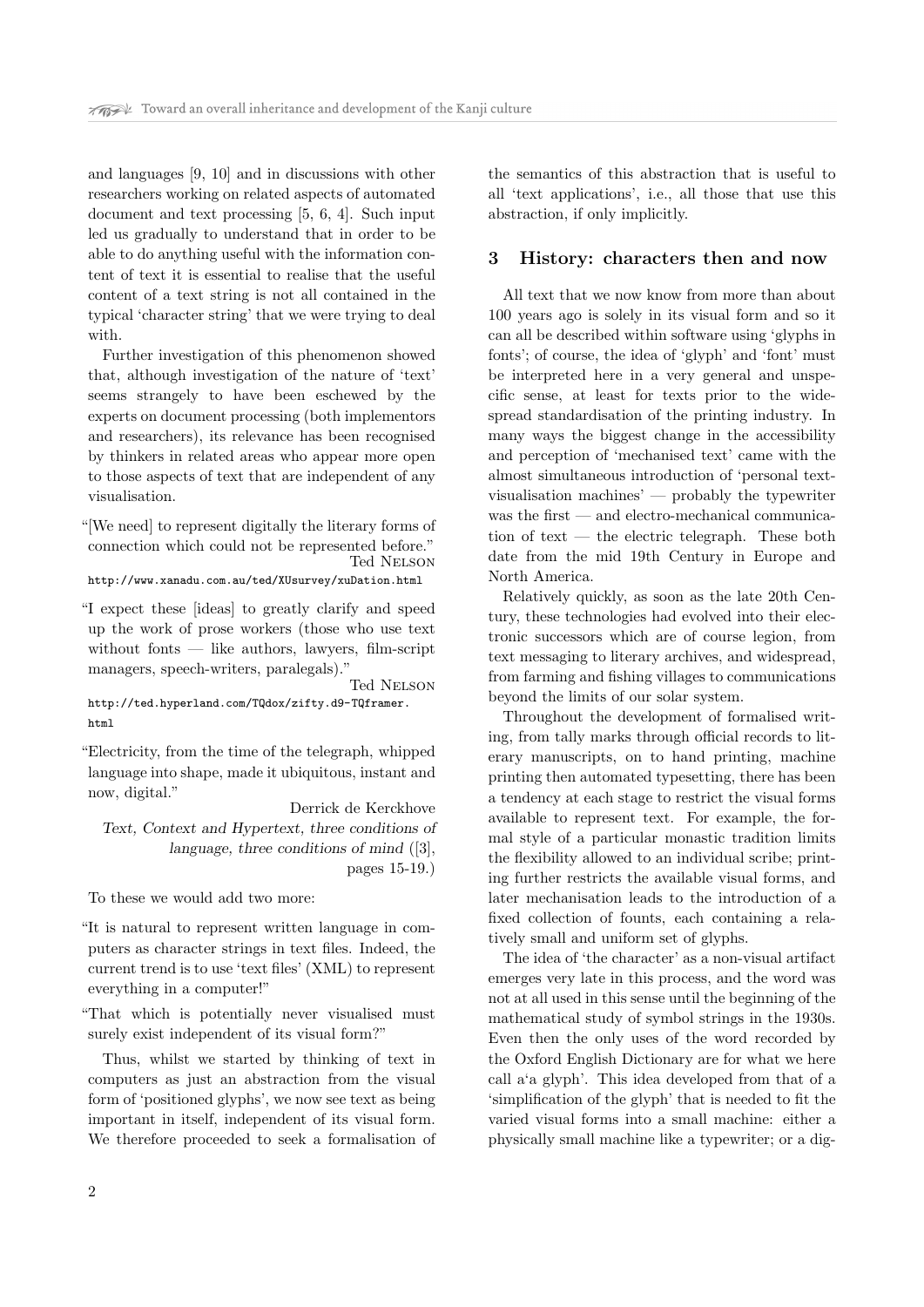itally small machine such as Morse code for the telegraph or the 5-bit text encoding used on paper tapes in the mid-20th Century (see http://www.cwi. nl/~dik/english/codes/5tape.htm). The 'coding solutions' of these technologies had a large impact on the written language of the time, much as 'txt msgs' may be doing nowadays. In particular, the history of the electric telegraph with its language of 'telegraphese'[12], and the important commercial businesses that grew up to support it with code books, operating systems, etc., is extensive and fascinating but largely forgotten.

The rapid changes of the late 20th Century have seen off such size limitations and we now have the basic technology to expand the size and scope of 'text machines' enormously since even the physically small (and shrinking daily) phones and PDAs are 'very big machines'. But maybe we also have the wisdom to know that using this potential can make the task of the software engineer more difficult. However, for whatever reason, applications that fully utilise this vastly increased text-processing power are not being developed, maybe because this remains an ad hoc and potentially difficult, unproductive task as long as that text is just 'strings of characters'. Thus, now that we have the computing power to reverse the trend of simplification that produced and strengthened the rôle of 'the abstract character', it is time to tackle some fundamental questions:

- How can we best use this power to capture the full information content of text?
- Can we retreat from the long process of simplification of glyphs and the emergence of the simplistic notion of the modern 'character'?
- Should we abandon these 'characters' now that they are no longer needed for their original purpose of squeezing text into small machines?

## 4 Text, scripts and language

Another approach to the investigation of 'the character phenomenon' is to look at whether this concept, as developed to encode only the 'Roman script', makes any sense for other scripts. This study needs to involve various types of expertise, from researchers who study various aspects of scripts to

the developers and, most importantly, users of textbased applications in the widest possible variety of languages.

Other papers in this volume suggest strongly that the utility of the 'Western character concept' has not yet been fully evaluated for 'CJK scripts' and we also are aware that that in South Asia there is still much discussion on the meaning and use of 'character-based' encodings of syllabic scripts [7]. So for many (maybe all) of the world's languages, we still need to answer the following questions, even if we accept as useful the Unicode definition of a character:

- What are the 'atomic characters' for various languages?
- Do such 'Unicode characters' exist in real languages?
- Are they useful within text applications in these languages?

Even if we assume that the atoms of the written form of a particular language can usefully be described as 'characters', we still need to ask this question for that language:

• Can written text be usefully represented as simply a 'string of atomic characters'?

It is reasonably clear that this paradigm of the 'atomic character' can lead to a useful, if limited, abstraction of text for 'alphabetic scripts': one in which a simplified form of written text becomes a 'string of characters. But can this idea be productively extended to syllabic scripts?

For logographic scripts there must be radically different models that better represent text; the Unicode approach to such languages, which attempts to represent the text by encoding as 'characters' only a subset of the 'words' in the language, seems bizarre to us. However, we can easily see advantages in adding such word-encodings to the repertoire of possibilities for representing languages such as English where the relationship between the 'spelling', pronunciation and meaning of words is of a similar level of complexity and fluidity.

It is already well established (see [6] on Unicode and language) that 'Unicode strings' will not suffice for any natural language (other than, perhaps,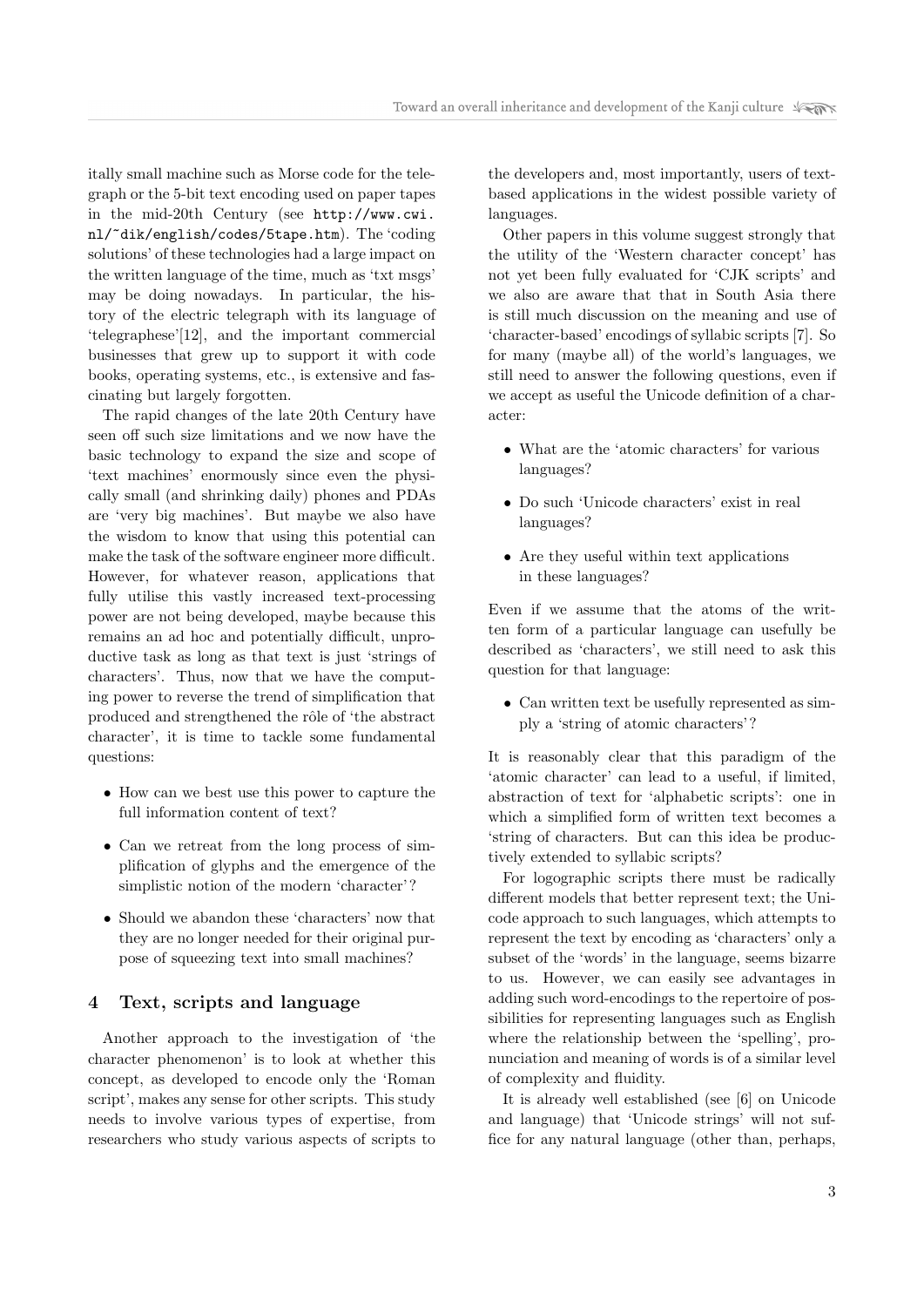XMLish and Unicodese!). Something we shall here call a 'language tag' is always essential since it is the name of the 'context' in which the 'text string' must always be interpreted. Thus this tag is as much part of the text as the words and punctuation within it, they are inseparable. Sadly, although this reality has long been understood and accepted by the Unicode gurus, they still insist that the tag be supplied by XML mark-up and that it is the duty of applications to ensure this inseparability of the tag from the text; we know of no applications (even structurebased editors) that support this concept of 'inalienable tags' so this is not a productive intransigence (see Section 8).

The Unicode standard mandates many properties of individual characters but no properties of the strings that are the only reason for the presence and use of these characters. More generally, there is no standard means for adding to the text, or a part thereof, contextual or structural information. This contextual information, of course, includes the essential 'language tag', but also extends to information about, for example, when the document was written, in what style, in what country; and about how it is to be read, and so on and so forth. It is our general belief that all text should, at least, be supplied with contextual information to an arbitrary level of detail, in a way consistent with the second author's work in intensional versioning [11].

## 5 Analysis

So what is this thing called 'text'? Or rather, what should it be if it is ever going to be generally useful to all applications?

Possible answers (with commentary) are:

- just strings of bytes?  $yes - at the lowest level;$
- just strings of 'encoded characters'?  $often - unfortunately!$
- just strings of 'characters'?  $maybe$  — but this leads to the question: What are these 'characters'?

Anyone who uses an even slightly advanced text application (especially if they do not use only English text) will understand that intelligible text certainly has to be a lot more than 'character strings', however these are held as byte strings. The complexity (both technical and political) of this statement becomes apparent as soon as one delves into the world of Unicode, the most comprehensive effort so far to reduce the chaos of the current relationships between 'byte strings' and 'character strings'.

But even Unicode itself has been changing rapidly throughout its life; and recently both the pace and the incohesive nature of this expansion seem to have increased considerably. Yet, as Yannis Haralambous and many others [1, 2] continue to point out, the standard still has glaring deficiencies and an almost wholly political extension mechanism.

More pertinent to our current ideas is that the Unicode philosophy brushes aside important questions about 'what characters are' and about their use in conveying information in text. The 'Unicode definition' [14] of a character makes them indivisible atoms of meaning but this definition, and its use within the Unicode paradigm, hides many assumptions:

- that such atomicity exists;
- that it is fixed;
- that the 'meaning of a text string' can be derived synthetically from its representation as a string of such atoms.

We are therefore led to the following question (in the title of the next section).

## 6 What do we do with text?

Perhaps the most general summary of the use of text is to 'Communicate in a natural language'. Whilst we realise that, at least in an aesthetic sense, a text string can be simply das Ding (communicating nothing but itself), more often it is intended to hold some information that has an existence independent of the text itself. Expressing ideas in written natural language inside a computer is far more than the production of 'character strings' . . . it is a sophisticated creative process and an important part of the wider-ranging craft of 'information design'.

In our research we do not at all wish to limit what is considered to be a 'natural language'; but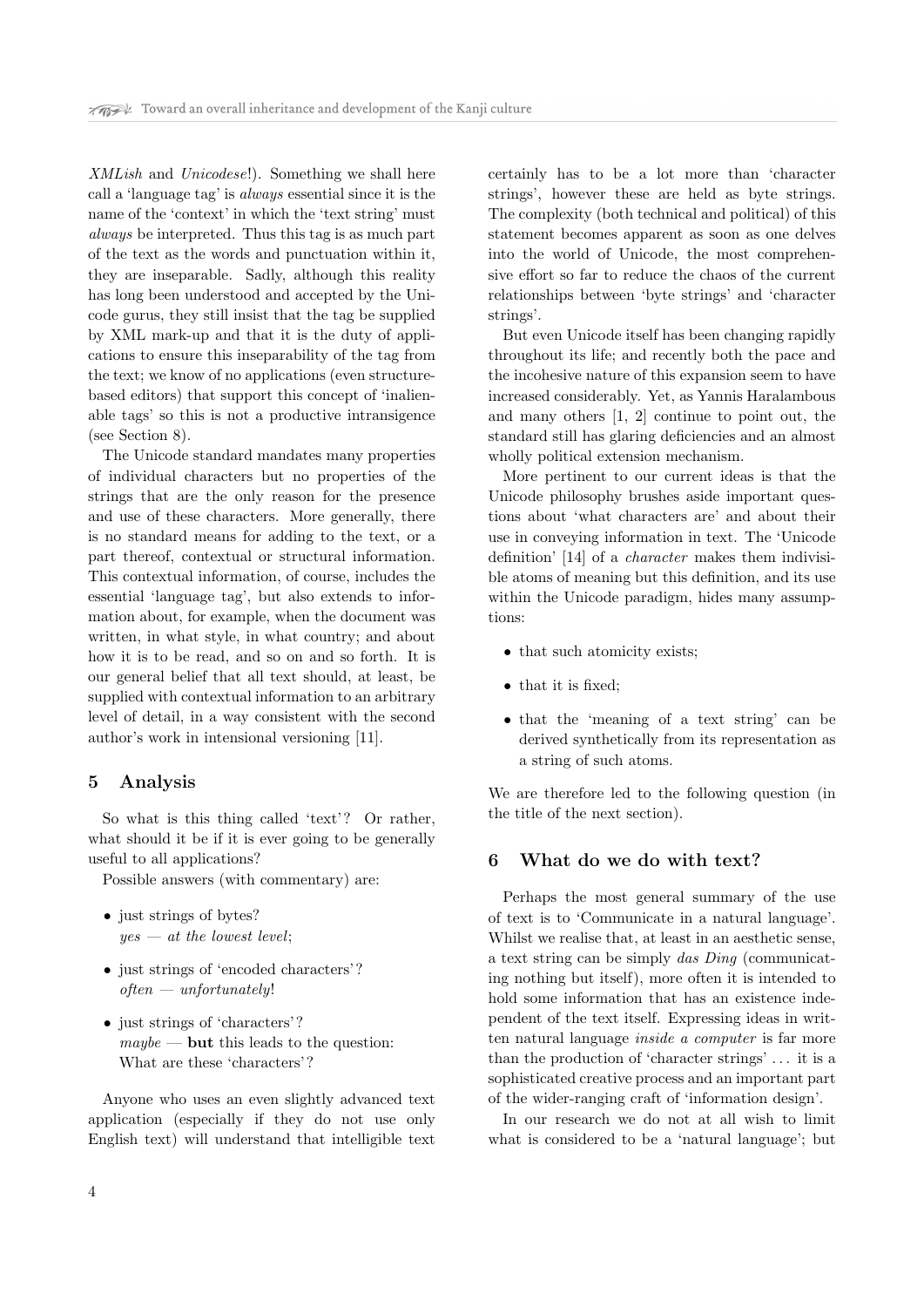we are happy if others do so, for clarity, so long as they allow us to include our particular interests of mathematical and logical expressions and their use in (some) programming languages.

There are many reasons why 'strings of characters' are not sufficient for the 'natural semantics' of any language; but maybe they are all we have (plus a language tag that gives an application some starting point for manipulating the text). It seems that everyone wants a 'text file' to contain just 'something very similar to what they think written/typeset text looks like'. But why? Because WYSIA(ll)YG is now holy writ? Because text in computers should be no more than a 'virtual typewriter'?

Of course, visual attributes can be a very important facet of the 'semantics of text'. The use of a font, such as a bold face or black letter form, can have precise (non-visual) semantics but the modern tendency is to insist that such wholly visual information should not be provided directly but that 'logical mark-up' must be used. Despite this, there is still a lot of 'visual mark-up' around as is witnessed by the source of this paper!

In light of the above analysis, in answering this section's primary question we shall start a long way from Unicode's reductionist, synthetic approach to text. Rather than worrying about its constituents, let us think about what we do with it — in computers, at least. Of course, in this discussion it is important to realise that what is currently done with text in computers is necessarily influenced heavily by the current paradigm of text as simply 'character strings'. Many things that we believe could be done in computers with natural language information are not currently being developed in applications because the concept of 'text' has not yet moved away from the idea of a 'character string'.

We thus start from the idea that the essence of 'text in a computer' is 'information content' and its purpose within the computer is to allow many applications to access and interpret that information. We shall hold fast to this operational definition of 'text' despite the insistence of some Unicode-zealots that such text should be little more than strings with no inherent structure or meaning. We also realise that it removes from the world of 'text' most of the vast collections of material currently being accumulated and stored digitally in vast 'text (so-called)

databases' and archives but, since in practice these contain solely 'write-only' data, this is no great loss!

So what do we do with text in computers? The most obvious answer, and the primary interest of this workshop, is:

• It is written ... and (maybe!) then read.

These are two quite complex tasks but ironically, with current computing power, neither of these any longer needs an abstract idea of 'text' as 'standardised character strings', nor the original idea of character as a simplification of glyph.

We could now produce very sophisticated and practical 'reading+writing machines' merely by using more sophisticated direct manipulation of huge numbers of 'glyphs in fonts'. But these 'Super-Writers' would not be at all good at doing the other things that people are now doing, or would like to do, with text in computers. This is because a purely visual approach to text will almost completely ignore its information content, leaving all interpretation of the text to the eye and brain of the writer or reader (who may well make very different interpretations).

So here is a very brief list of the things that are either regularly or experimentally done with 'written text' in computers. It is written from a user's viewpoint rather than a technical stance, thus tasks that are computationally very similar may appear in different places and vice versa.

- fill out name-spaces maybe the most ubiquitous use for today's software!
- store character-based representations of structured information: numbers, dates (classical database field entries)
- simple matching analysis spell-check, index, search
- more complex analysis morphology, grammar-checks, readability checks, pronunciation guides
- archiving and textual study a large area
- verify the information not only for those maths/computing languages
- $\bullet$  transform the information e.g. transliteration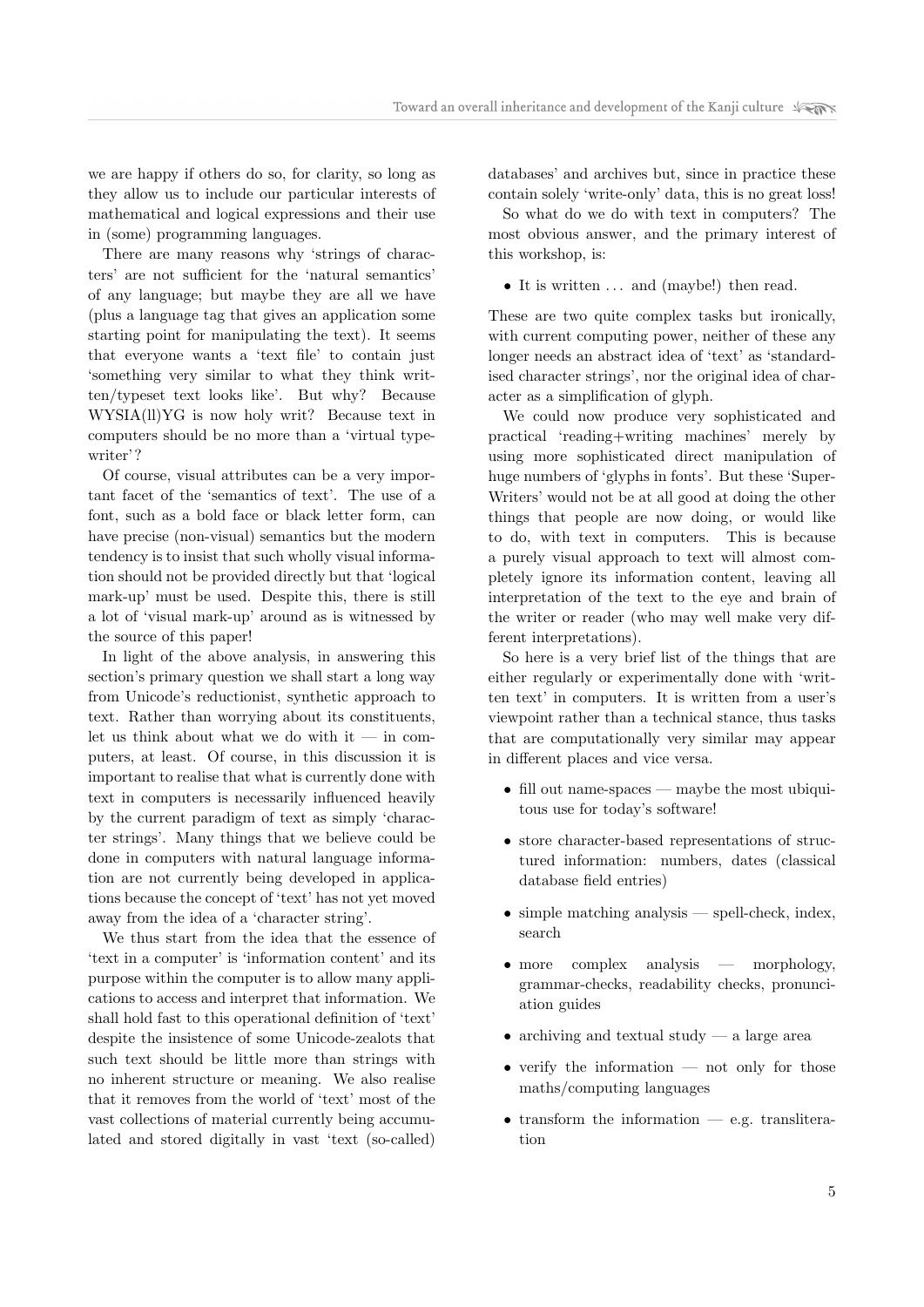- improve the information e.g. build ontologies
- non-visual presentation of the information audio, tactile, signing
- produce well-designed visual presentations of its information content

And this list is the starting point for our rethinking of 'What is text?'

## 7 Research: a first approach

In the light of this analysis we have started a research programme to find useful abstractions to extend and replace 'characters' and 'character strings'. These should be flexible enough to cover all 'natural languages' and rich enough to capture the 'information content' of the text and, finally, they will be application-independent.

Since our current ideas are limited by those languages and scripts with which we are familiar, this project will need input from many people: from linguists and other experts and, more importantly, from users of software in real languages.

Here we make a first proposal for what is needed. It is not to be considered complete, and many aspects will change. In particular, in another article in the same volume [8], we focus on 'characters' and what exactly they might be in a more general setting.

Text should be stored as contextualised, structured streams: here a stream consists of a string of bytes of known length (called the basic text), together with a structured context, containing, among other things, information about language, source and presentation. This context holds information as to how the bytes are to be interpreted, in a way that can be easily accessed by any application.

This approach is different from the current standard model, using Unicode/XML, in that the context is considered to be a core part of the text; thus modifying or removing the context changes the text! For the moment, we will limit the structure of such a context to being a tree, as was defined and studied in the PhD thesis of Paul Swoboda [13], but we are certain that this restriction to a single hierarchical structure will not be tenable in the future.

The bytes making up the basic text could be 'Unicode characters' in some byte-encoding, but

we do not impose any such restriction. In addition to using many other possible character encodings, the bytes could be combined, say, to produce indexes into a suitably stored electronic English dictionary, thereby avoiding difficulties such as those of 'US speling vs. UK spelling'.

It is possible that such a system be self-similar, in the sense that the basic text might include information that is itself contextualised. As another example of the flexibility of such a system, at the workshop Yannis Haralambous and Tereza Tranaka [2] put forth the idea that in certain situations characters may themselves be probabilistic entities, because of uncertainties in the reading of the text. Whatever the details of how such concepts might be encoded, they, and many more, can be expressed within our model.

In addition, a wide variety of relations over such streams need to be defined. These are needed in order to express and manipulate such structural aspects of text as the atomicity of the components of the basic text, equivalences and orders on sub-streams and proximity, for intelligent searching. The context then offers information about which of these relations are relevant to a particular text stream.

These contextualised, structured streams will be transformed by applications to create new contextualised, structured streams. Such a transformation might modify some dimensions of the context, or the basic text, or both.

This model is summarised here in tabular form:

• text: A stream of bytes of known length with

#### – a structured context such as:

—

- ∗ 'language tag'
- ∗ 'source information'
- ∗ 'presentation information'
- ∗ 'reliability information'
- ∗ meta-information on structure
- and internal structure relations such as:
	- ∗ atomicity
	- ∗ equivalences
	- ∗ orders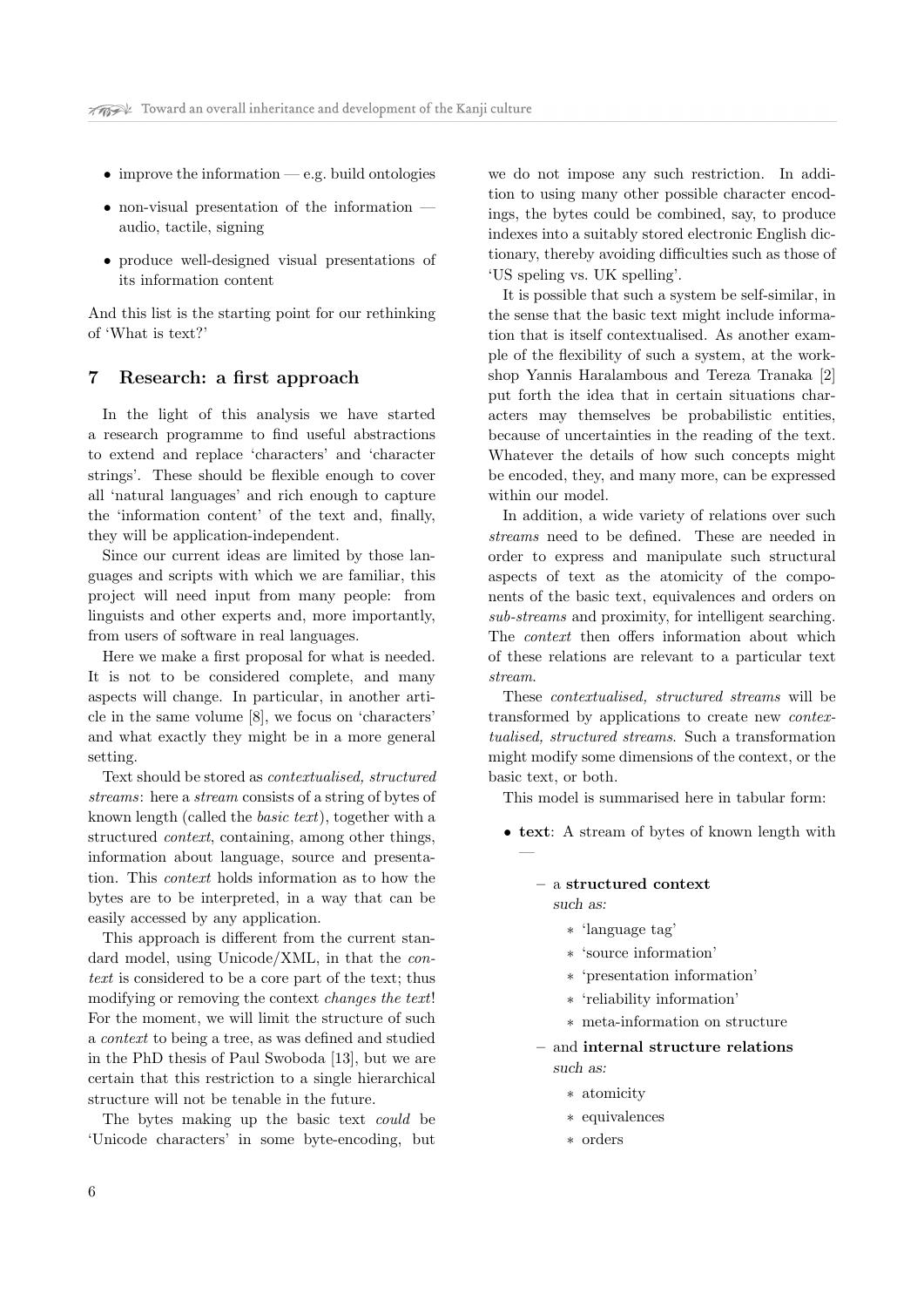#### ∗ proximity

## • text applications: Transformations of contextualised, structured streams

This proposed infrastructure will provide a sound theoretical basis for practical solutions to the complex matching and deduction problems posed by current and future 'text applications' and it will support the communication between such applications of the information content of 'text strings', together with useful contextual information about these strings. Although this is but one of many application areas, this model will provide full support for sophisticated visual presentations of the text.

#### 8 Conclusion: the perils of markup

It should be clear from the current proposal that the authors do not see much utility in the so-called 'higher-order' markup approach to text; we call this the 'standard (XML) model' for attaching linguistic and other information to a text strings.

The main reason for eschewing this approach is that we believe that the context must remain at all times — throughout its life — part of the *stream*. The context is an integral part of the text. It is not simply that the context must be attached when text is created. Whenever text is to be transformed, the (possibly transformed) context must remain attached to the new results. Thus the very essence of what is a 'text string' must change from this 'standard model'.

Implementing such a notion of 'stays with' (i.e. 'inalienable tags')is tricky, even using 'structured editors'. In particular, the most important mark-up standards (SGML/XML) do not allow 'marked-up text' in many places where 'natural language text' is needed. And of course the reason that these editors do not work is precisely because the mark-up standards assume that all text is 'just PCDATA' and so all text strings are 'structurally indistinguishable'.

Finally, we wish to note that current XML-style mark-up allows only a single tree, plus arbitrary cross-references. But real-life textual information is structured in ways that are both mathematically well-understood and far richer than such a simplistic model can ever encompass. The claim 'that any

kind of internal relationship can be encoded in XML as an IDREF' is not relevant here since, for example, we should be very interested to see a reasonably rich topological structure tractably represented using XML markup.

Thus for this reason alone, a radically new approach to text and other aspects of document representation is needed and we hope that you will now understand why we are taking 'the path less travelled' in our quest and that they will join us in developing our model into a practical but rich environment for multi-lingual computing.

## Bibliography

- [1] Yannis Haralambous. Unicode et typographie : un amour impossible. Document numérique  $6(3-4):105-137, 2002.$
- [2] Yannis Haralambous and Tereza Tranaka. ???. This volume.
- [3] M. Herczeg, W. Prinz, H. Oberquelle (Eds). Mensch & Computer 2002: Vom interaktiven Werkzeug zu kooperativen Arbeits- und Lernwelten. B. G. Teubner, 2002.
- [4] Roger Kehr. xindy A Flexible Indexing System. In Proceedings of the EuroTeX'98, pages 223-230, Cahiers Gutenberg, 1998.
- [5] Frank Mittelbach and Chris Rowley. The pursuit of quality: How can automated typesetting achieve the highest standards of craft typography? In Electronic Publishing, pages 261–273, Cambridge University Press, 1992.
- [6] Frank Mittelbach and Chris Rowley Application-independent representation of text for document processing–will Unicode suffice? In Proceedings of the 10th Unicode Consortium Conference: Text, Fonts and Typography, pages 233–246 (http://www. latex-project.org/papers/unicode5.pdf), 1996.
- [7] John Plaice. Private discussions during a visit to India, 2002.
- [8] John Plaice and Chris Rowley. Characters are not simply names: On the semantics of characters. This volume.